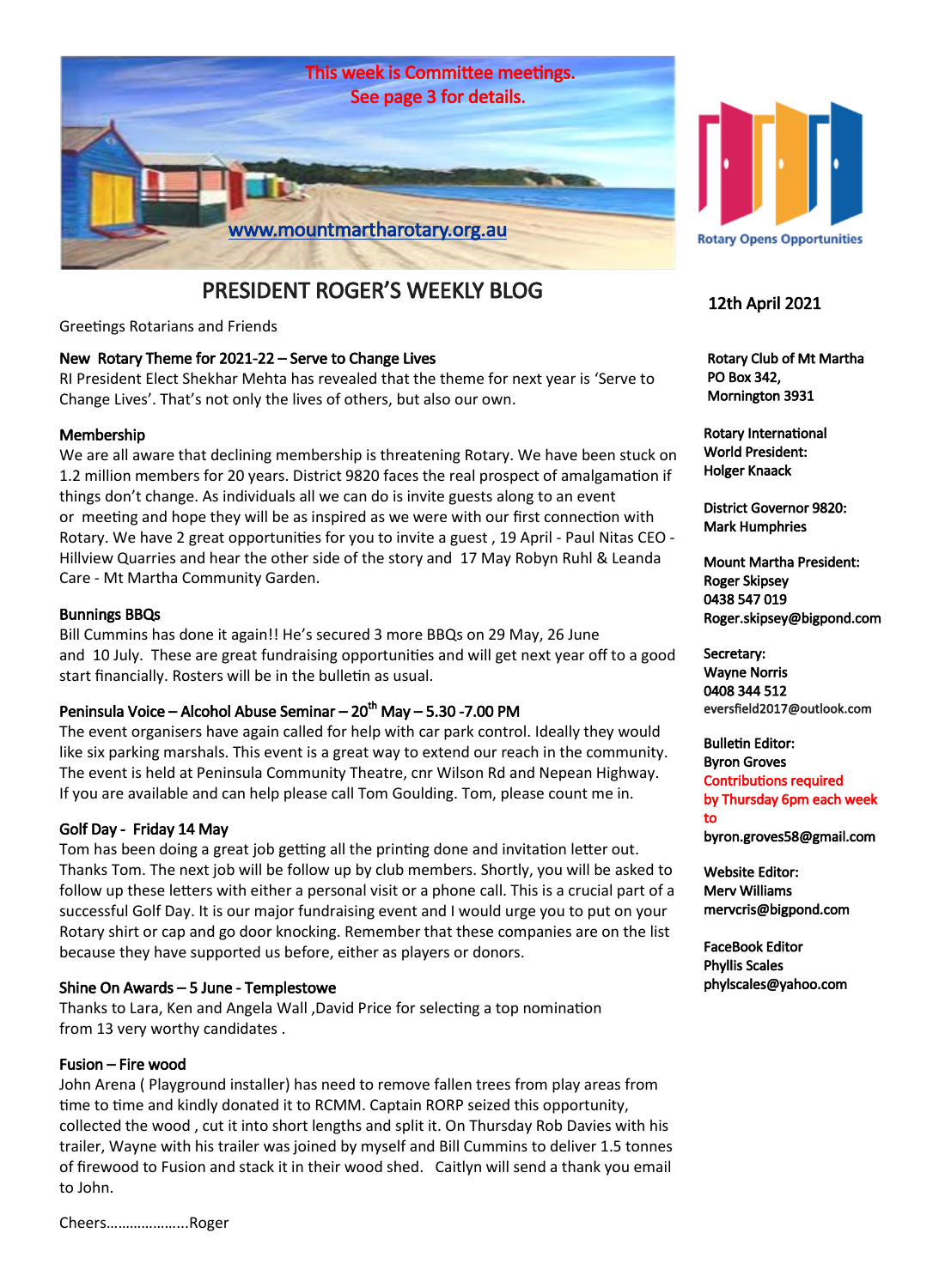

# How and why I joined Rotary and why I stayed – Carol Allen

#### How and why I joined Rotary

I joined Rotary for several reasons initially in the late 1990s I had been on a trip to South Africa and visited some orphanages with children who had been affected with HIV and Aids these children were being cared for in very difficult circumstances with no stimulation or interaction with their carers.

At that time, I was working in the Early Childhood sector in Melbourne and spoke to several Teachers who I asked if they would be interested in going to South Africa in an exchange programme to work in these orphanages and facilities. I received a very favourable response and together with a friend of mine we set up an organisation call the Star Bright Learning Exchange; this exchange was a not-for-profit organisation, and my aim was to facilitate exchanges between early childhood teachers in Australia and early childhood workers in Cape Town South Africa.

We, of course, needed funding for this project and approached VIC Market Rotary Club they were very supportive and interested in what we were doing and initially funded a significant amount of money to help us get the project up and running.

We were then able, with the support of AusAID and Rotary to fund a teacher to work in Kyelisha in Cape Town and she worked there for over a year and stayed, unfunded for a further two years. We successfully ran the Exchange program for nearly 10 years sending Australian teachers to work with early childhood organisation and supporting the staff.

This was my first experience of working with Rotary and I remained interested in Rotary but not joining any club. When I moved down to Mount Martha, I came into contact with the Mt Martha Rotary Club and after attending a number of meetings and finding out more about it I decided to join.

### Why do I stay

I have been, over the last 3-4 years, involved in several international projects and have seen the benefits that Rotary brings to so many facets of life in disadvantaged communities both in Australia and overseas. The more I learn and the more involved I become, the more I see the huge potential of what an organisation like Rotary can do.

I'm very excited and looking forward to taking on the President role next year and continuing the good work that our club has been doing.

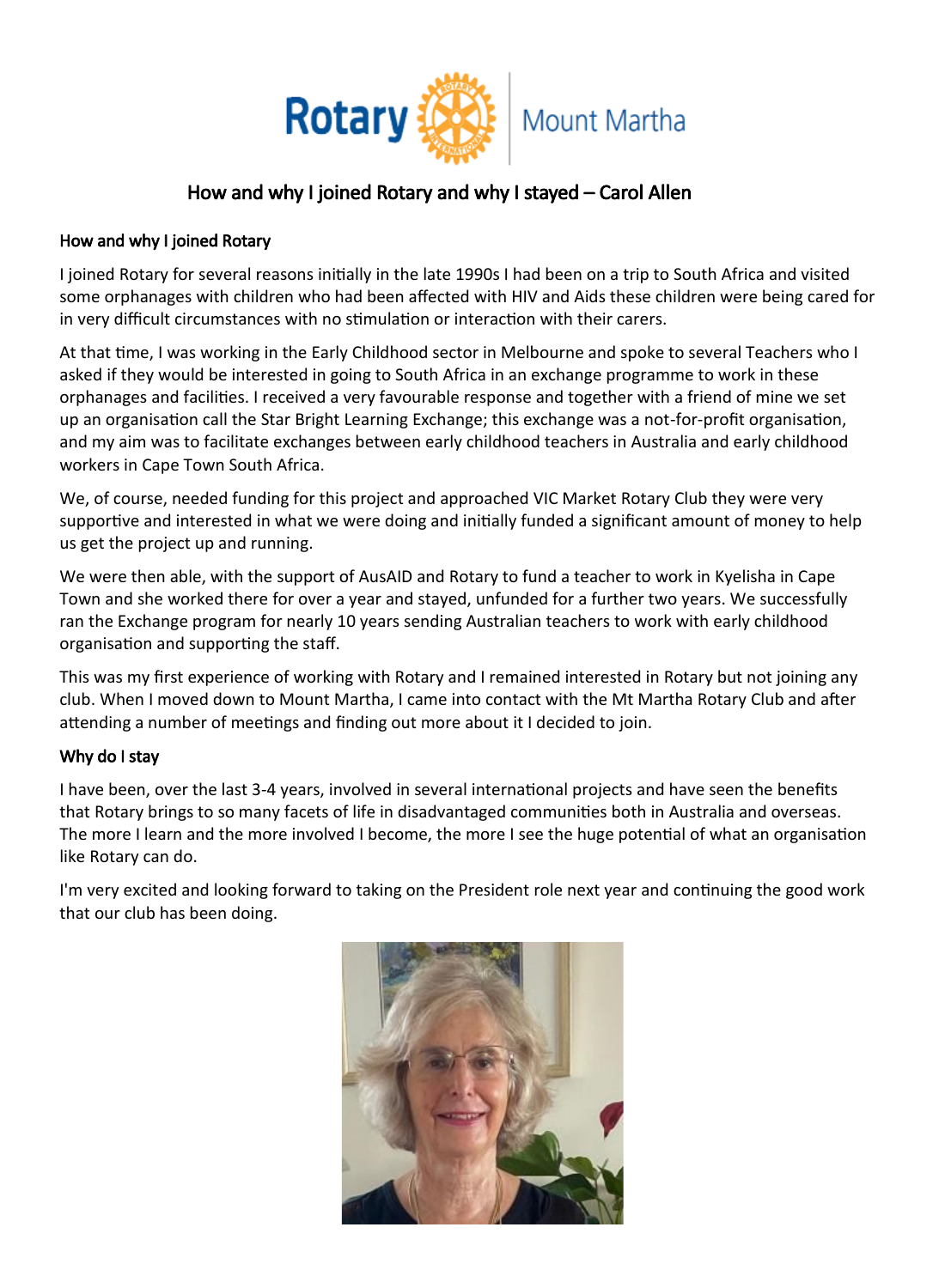

# APRIL IS MATERNAL & CHILD HEALTH MONTH

| Mon 12 Apr | - Community - Degani Café @7.30am<br><b>Committee</b> meetings<br>- Youth - The Mornington Hotel @ 6pm<br>- Membership - The Mornington Hotel (Stratton Room) @ 6pm |
|------------|---------------------------------------------------------------------------------------------------------------------------------------------------------------------|
| Wed 14 Apr | <b>Committee</b> meetings - International - The Grand Hotel $\omega$ 6pm                                                                                            |
| Mon 19 Apr | RCMM Club Meeting - Hillview Quarries - Paul Nitas                                                                                                                  |
| Sat 24 Apr | MM Sausage Sizzle                                                                                                                                                   |
| Mon 26 Apr | <b>No Club</b> Meeting                                                                                                                                              |
| Tue 27 Apr | <b>RCMM Board meeting</b>                                                                                                                                           |

## MAY IS YOUTH SERVICE MONTH

| Mon 3 May      | Maritime Museum visit at Crib Point - see full details on page 7 of this Bulletin |
|----------------|-----------------------------------------------------------------------------------|
| Sat 8 May      | MM Sausage Sizzle                                                                 |
| Mon 10 May     | RCMM Committee meetings - Director's to advise meeting details                    |
| Fri 14 May     | RCMM Community Golf Day at MM Public Golf Course                                  |
| Mon 17 May     | Mount Martha House & Community Garden - Jenny Mihan and Robyn Ruhl                |
| Thurs 20 May   | Alcohol Abuse Seminar by Peninsula Voice at M'ton Comm Theatre from 5.30 to 7pm   |
| Sat 22 May     | MM Sausage Sizzle                                                                 |
| Week of 24 May | Social Night at Wild Grain Café Mornington - further details to come              |
| Mon 31 May     | 5th Monday - No Club Meeting                                                      |

# OUR COMMUNITY & CLUB SUPPORTERS, TO WHOM WE ARE VERY GRATEFUL







**Bendigo Bank**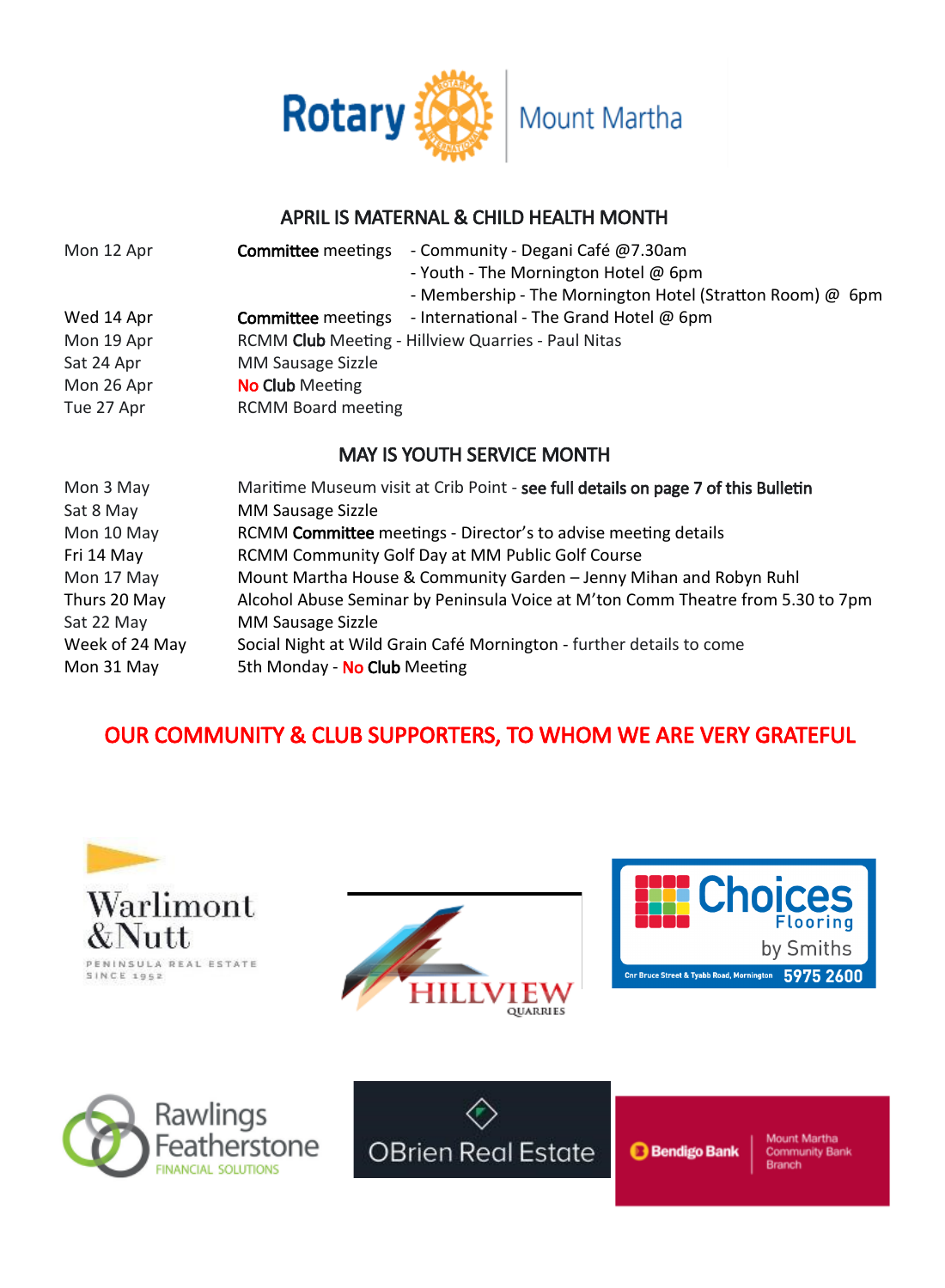

# SAUSAGE SIZZLE ROSTERS

# RCMM SATURDAY SAUSAGE SIZZLE (COMMENCE 9.00AM AND FINISH ABOUT 1.00PM)

We only have a permit, at this stage, until the end of June 2021, after which the Events Team from the Shire will decide if sausage sizzles will remain. Where 2 club members are named they will do 2 hours each and will need to liaise with each other to see who will do 9 to 11am and 11am to 1pm.

| 24th Apr | Roger Skipsey       | Jenny Mihan        | <b>MM Community Garden team</b> |
|----------|---------------------|--------------------|---------------------------------|
| 8th May  | Peter Rawlings      | <b>Rob Davies</b>  | <b>Bruce Ranken</b>             |
| 22nd May | <b>Bill Cummins</b> | Tom Barrett        | <b>Byron Groves</b>             |
| 5th June | Wayne Jenkins       | Pat Morton         | Peter Warren                    |
| 19th Jun | David Wheeler       | <b>Phyl Scales</b> | Greg Buchanan                   |



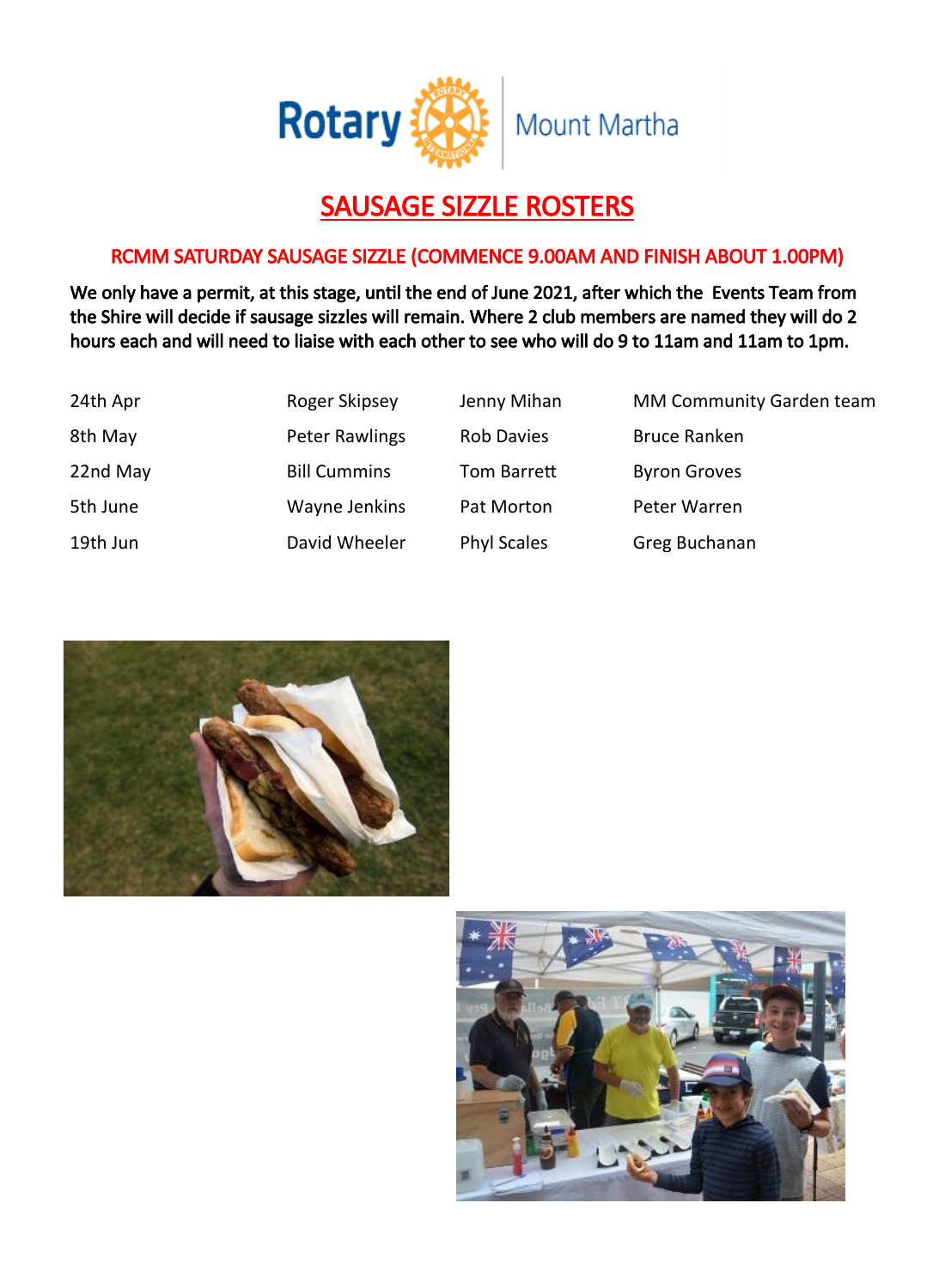

# **MALARIA AWARENESS DAY 30 APRIL 2021**

# RAM AUSTRALIA FUN RUN



**In April 2021 Rotarians in Australia are hosting this event that challenges you to walk, run, swim or ride 4km on Malaria Awareness Day to represent the over 400,000 lives lost to malaria each year. Please sign up and donate!**

## **INSTRUCTIONS FOR PARTICIPANTS**

- **1. Plan your 4km walk/run/swim/ride on or close to April 30th**
- **2. Share with friends your "Fun Run to Eliminate Malaria"**
- **3. Ask your friends to join you or donate towards your (walk)**
- **4. Register and donate your collections via https://ram.rawcs.com.au/malariaawareness-day**
- **5. Note if your friends need a tax deductable receipt, you need to register separately using the friend's name**
- **6. Please take a photo of yourself doing the challenge and send to us, to share on our social media. Thank you! Enquiries rampr@rawcs.og.au**

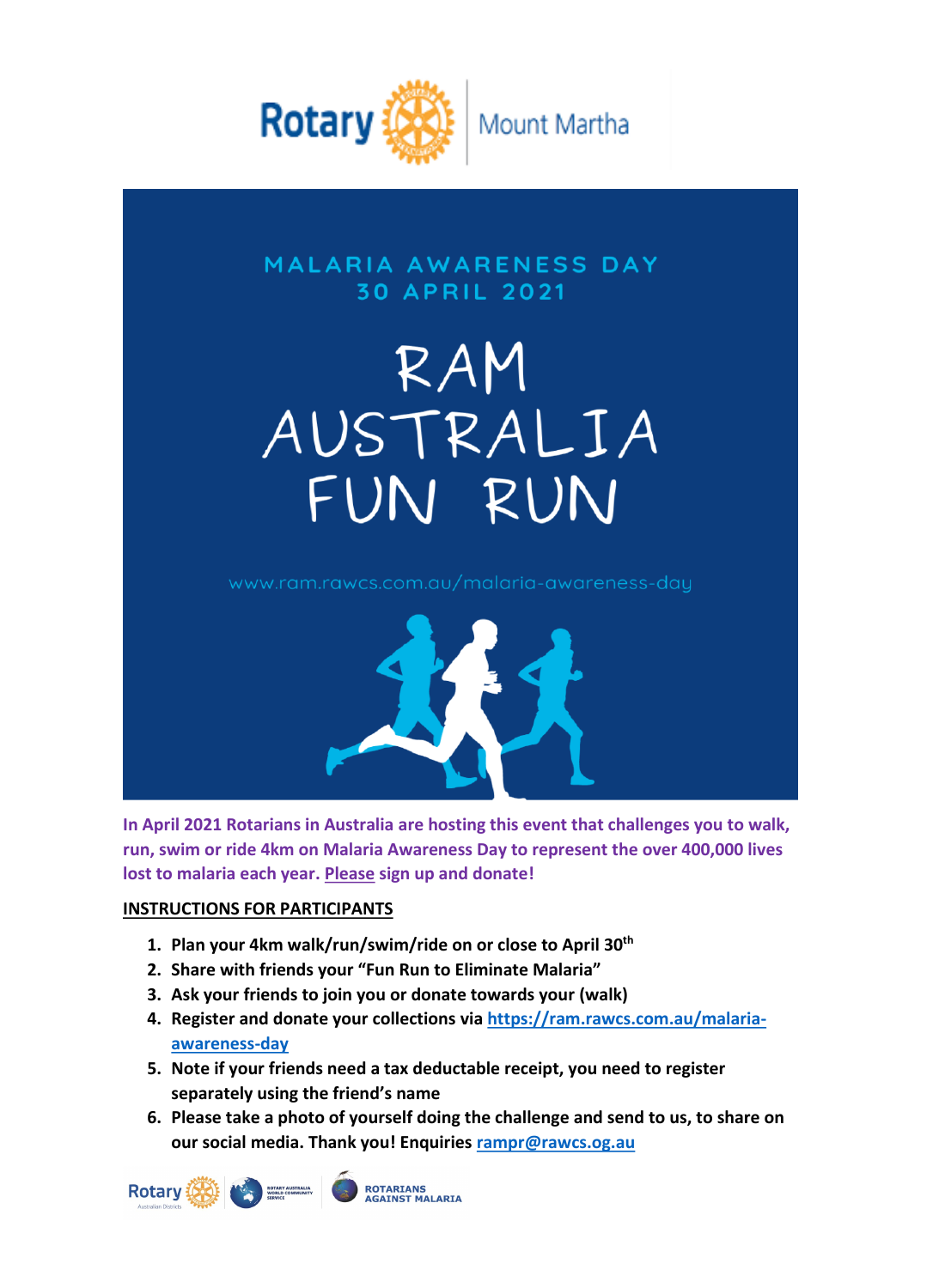



 RSVP: 24th April 2021 including any medical dietary requirements to Jane Moore at [jane.moore@rotary9820.org.au](mailto:linda.humphries@rotary9829.org.au) THEN make your payment as below Payments: District 9820 BSB 633000 ACC 134811736

Your Name Conference eg: SmithConference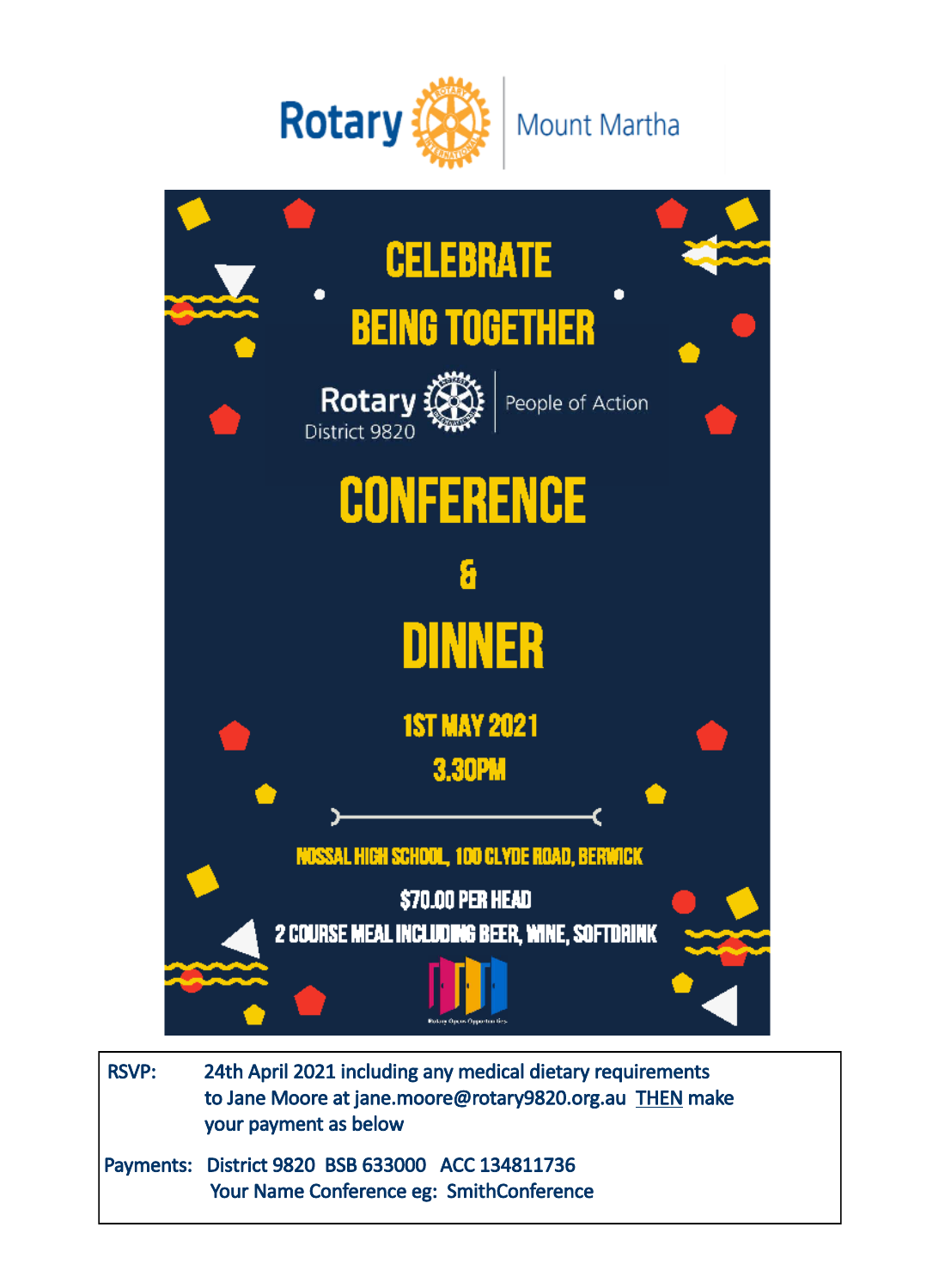

# Visit to the "Victorian Maritime Museum"

# 220 The Esplanade, Crib Point Victoria 3919

The Club has been fortunate enough to arrange an after-hours visit to the "Victorian Maritime Museum", thanks to Roger Annear.

**When:** Monday 3rd May, 6:00 PM.

# **What's On:**

- Please note that this will be an early start at 6:00pm at Crib Point but I hope we can get a good number there to view one of the Mornington Peninsula's hidden secrets.
- We will be given a presentation on the establishment of the Museum and what the future plans are before having time to view an interesting collection of Victorian Maritime history.
- I am planning for us to be at the Museum for about an hour or so.
- Friends and family are welcome to join in.
- Note there is an admission fee of \$5 each which will be collected on the night.

It would be an opportunity to car pool, I have 3 seats spare in my vehicle but will be leaving Mt Martha early at around 5:00pm. It is probably a half hour trip there.

**Dinner:** will be arranged most likely before 8:00pm at the Hastings Hotel. More on that later.

**Directions:** From either **Peninsula link or Moorooduc road** take the **Balnarring Road** turn-off and continue until the **Bittern - Dromana Road**, turn left and straight ahead until **Frankston Flinders road**, go left then immediately right into **Disney Street** and follow to the **Esplanade** at Crib Point, turn left, and just past the jetty to reach the Museum in the old BP Refinery office building.

**Warning:** Take care, there are a number of dangerous cross roads along this route.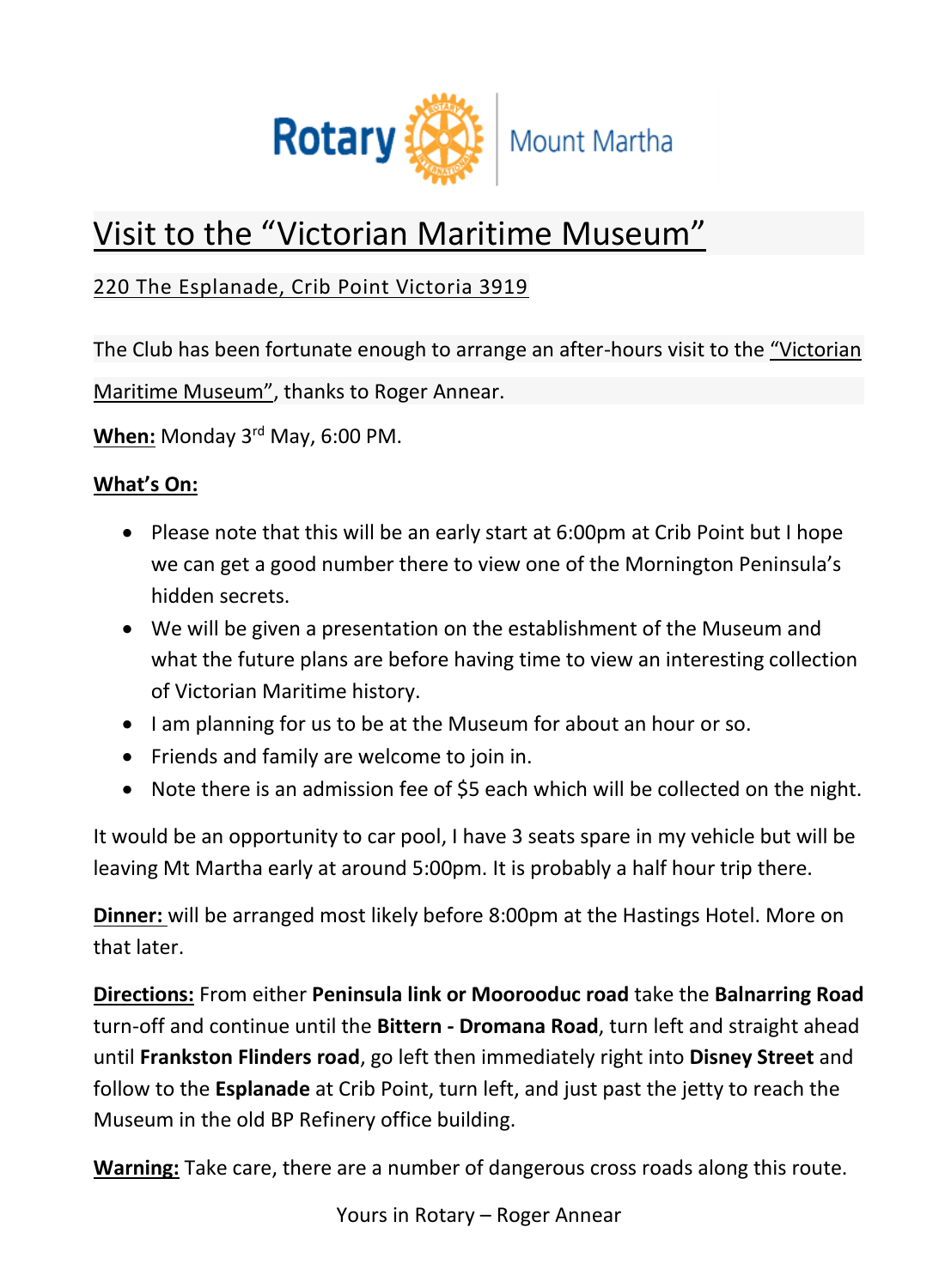



Robertson Drive Mornington VIC 3931 Phone: (03) 5975 4011<br>Fax: (03) 5975 9469 www.morningtonparkps.vic.edu.au

#### 26t March 2021

Dear Rotarians,

Our School Council and the school community would sincerely like to thank you for the beautiful trees.

The trees have been strategically placed to create much needed shade around the outdoor tables that the children requested. Additional trees have been planted in timber boxes to beautify the front of the school.

The children have written cards to thank you and you were featured in our last newsletter.

Thank you so much for your continued support for our school.





Special thanks to Colin and Bill for your help.

**Bey Dadds** Naclds Principal